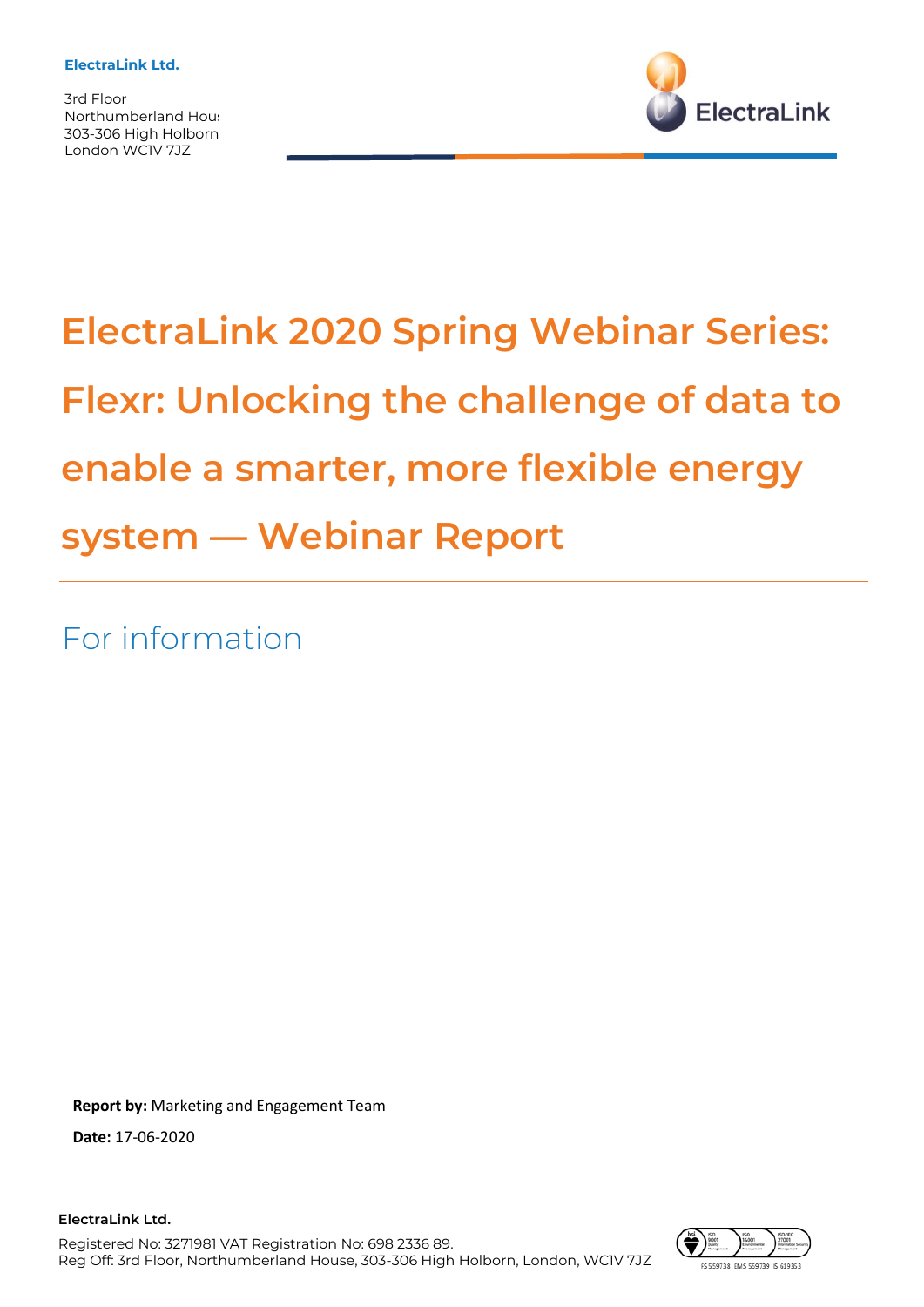

## **Introduction**

Every year, ElectraLink hosts two Engagement Day events, one in Spring and one in Autumn, and invites stakeholders from across the UK energy market to participate in a lively discussion on the most pressing topics and challenges facing the industry.

Due to the severity of the global coronavirus outbreak, we transformed our usual Spring Engagement Day into a Spring Webinar Series aimed at providing a platform for continued discussion between energy-sector professionals on challenges and opportunities affecting energy market participants in Britain today.

The energy sector is at the centre of the climate change debate, with increasing attention being placed on strengthening the sector's response to building a climate-resilient pathway through innovation. The series discusses how the energy market can use data and regulation as well as new technological solutions to make the marketplace more efficient, open and competitive for the benefit of businesses and consumers, and help the industry meet the net-zero challenge in time.

ElectraLink's second Spring Series webinar, which included a live Q&A Panel, was hosted on 20<sup>th</sup> May. In total, 159 individuals from the energy and utilities sectors attended the session, and this report summarises this online event.

### **About the webinar**

On 23<sup>rd</sup> April, ElectraLink issued a Call for Responses to a consultation on Flexr – the new energy data sharing and standardisation service being developed by us in response to industry need, and in partnership with the GB Distribution Network Operators (DNOs). To build on this, on 20th May, we hosted a webinar to introduce this new service and allow industry colleagues to pose questions to a panel of experts directly involved in Flexr's development.

Our DSO Lead, Gill Nowell, opened the session with an overview of ElectraLink, highlighting our role and importance in supporting the evolution of the GB energy market over the years. Gill spoke on how this role evolved beyond the delivery against our licence conditions to the provision of an independent, secure, and low-cost service to transfer data between energy market participants, otherwise known as the Data Transfer Service (DTS). ElectraLink's experience in procuring and managing these services on behalf of the DNOs, places the company in a unique position to support the increase in competition and growth of innovative business models. Three key elements enable us to do this:

- 1. We understand the technologies,
- 2. We understand the data and the data governance, and
- 3. We understand how both the incumbents and the innovators work and what they will need in terms of access, cadence, and security.

Gill went on to provide some examples of how ElectraLink has immersed itself in the development and delivery of data-driven innovation projects. These include:

- Working with DNOs on improving the viability of demand on their networks,
- Re-procuring the DTS,
- Launching the Energy Market Data Hub (EMDH) ElectraLink's innovation platform with an extensive catalogue of data solutions for over 300 energy market participants, and
- Providing data to Ofgem, the ESO, and others to support reporting and forecasting functions.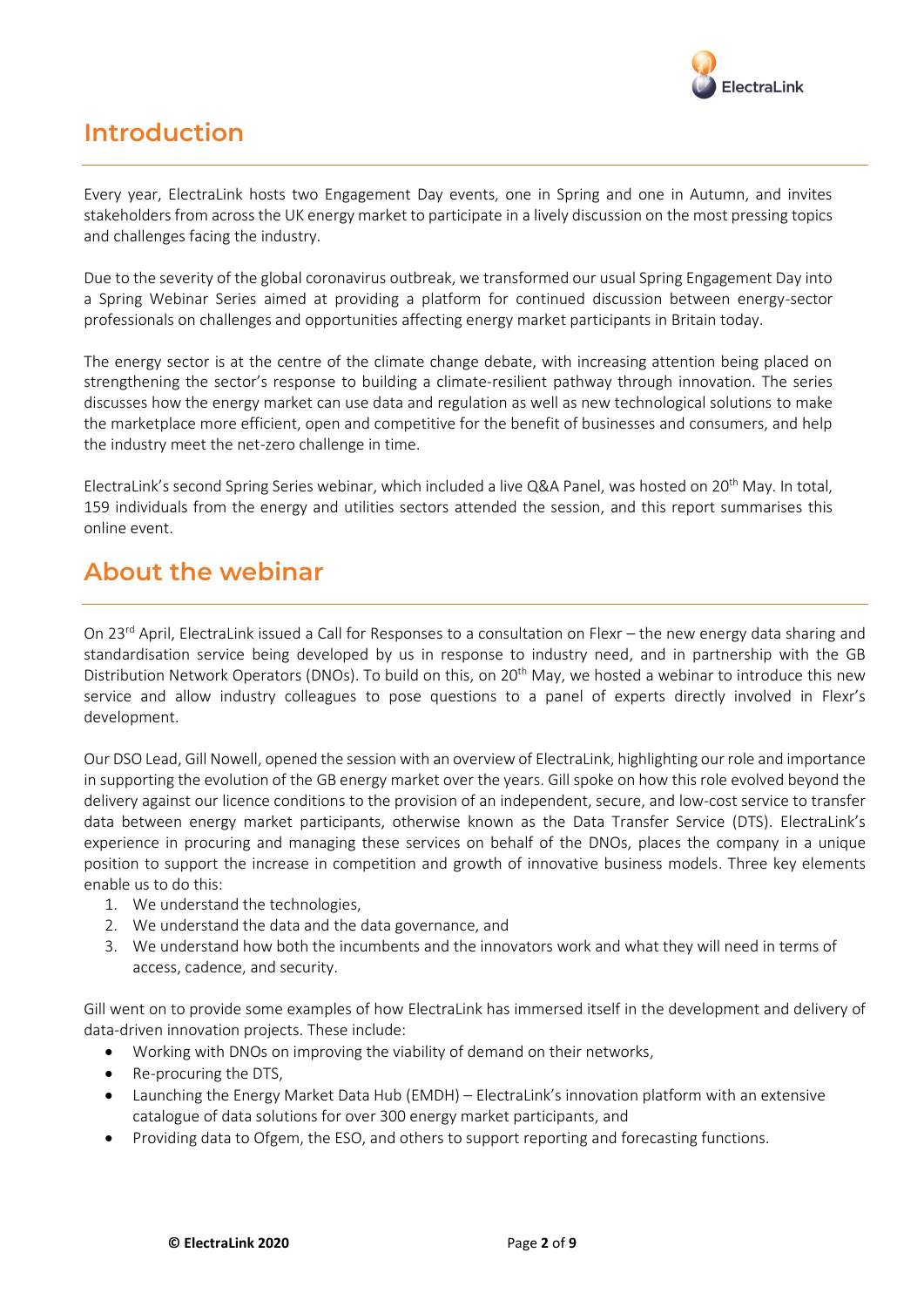

Webinar co-presenter, Marc Bartlett, Head of DSO Transformation at ElectraLink, then went on to describe Flexr, its development plan, and what it will enable. Marc explained that ElectraLink is taking note of the direction being provided by Ofgem, BEIS, and the Energy Data Taskforce, to share data and deliver greater flexibility to market participants and new entrants in a coordinated way. As the electricity industry continues its move towards becoming part of a decarbonised, interlinked "whole" energy system, the provision of transparent data between all market-participants is increasingly important.

Flexr is being developed to meet this market need. It is a DNO data provision and standardisation service that will connect to the data held by all six DNOs and their Distributed Energy Resources (DER) customers. Flexr will be able to share large volumes of data in near real-time (where applicable), facilitating a joined-up operation across multiple platforms and systems. With Flexr, market participants will be able to discover, and access triaged information about DNO resources, DERs, and flexibility market participants.

Marc then presented Flexr's development programme roadmap through to 2021, pointing to the planned delivery of a "minimum viable product" (MVP). The first section of the MVP, delivered in 2020, will comprise of:

- A DER Register which will be populated from the ElectraLink's dataset of 13,720 DER and DG customers (with more added each day) and from data sourced from DER providers.
- A Portal, which will be the controlled access-point to the DNO and DER data registers for third parties. The Portal will also enable flexibility service providers to register their assets.
- Integration with a pathfinder DNO, which will surface network data on the Open Portal and will evidence the impact of network data access on the acceleration of the flexibility market.

To build on this, we plan to make available in the first quarter of 2021, DNO data from a "pathfinder DNO" and DER data from our DTS dataset. The DER data will build on the SWRR and learnings from other innovation projects.

Finally, Marc talked about the benefits of Flexr, highlighting that this service will:

- Address the challenge of making data more open while maintaining high levels of data security, which is something that ElectraLink has a proven track record of achieving.
- Bring efficiencies to the unbundled electricity system by breaking down potential data silos as well as standardising and simplifying data exchange between parties.
- Provide an improved service to both the DNO customers and their stakeholders.

This was followed by a Q&A Panel Session, chaired by Stuart Lacey, ElectraLink's Chief Executive Officer. The panel included the webinar presenters, Gill and Marc, who were joined by Dan Hopkinson, Director of Data and Transformation, and James McDonagh, Enterprise Architecture Consultant, both also from ElectraLink. On the panel, representing the DNOs, was Jim Cardwell, Head of Policy Development at Northern Powergrid.

The next section includes several questions posed by webinar attendees to panellists on the topic. These were submitted before and during the event. It also includes the panel's responses to the questions we were unable to answer at the webinar due to time constraints.

### **Panel questions and answers**

| <b>Questions</b>                 | <b>Answers</b>                                                                                                    |
|----------------------------------|-------------------------------------------------------------------------------------------------------------------|
|                                  | Why ElectraLink? Doesn't it put you at   There are several reasons why ElectraLink is well-positioned to do this. |
| an unfair competitive advantage? | As touched upon in the presentation, we have been collecting DTS                                                  |
|                                  | data since 2012 with the permission of DTS users.                                                                 |
|                                  |                                                                                                                   |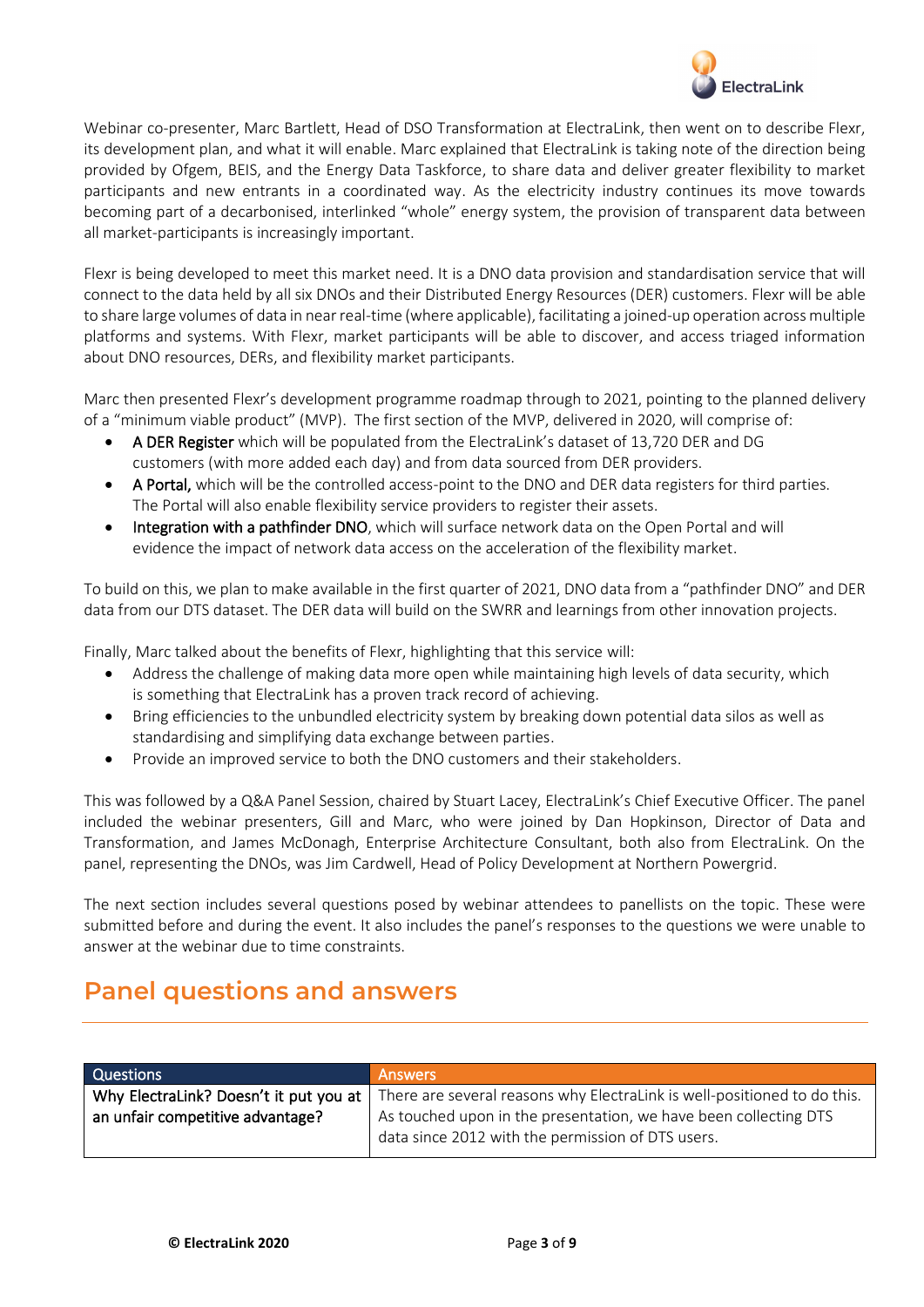

|                                                                                               | This means that since 2012, every single transaction in the electricity<br>market, that has been collected, is currently being analysed and<br>provided as a set of analytic services back to the energy market.                                                                                                                                                                                                                                                                                                                                                                                                                                                                |
|-----------------------------------------------------------------------------------------------|---------------------------------------------------------------------------------------------------------------------------------------------------------------------------------------------------------------------------------------------------------------------------------------------------------------------------------------------------------------------------------------------------------------------------------------------------------------------------------------------------------------------------------------------------------------------------------------------------------------------------------------------------------------------------------|
|                                                                                               | This was achieved, with the DTS User Group, by successfully overcoming<br>not only technical challenges related to data collection but also<br>governance issues.                                                                                                                                                                                                                                                                                                                                                                                                                                                                                                               |
|                                                                                               | In addition to having this dataset, we are also experienced in making<br>this data available. As mentioned before, we provide a number of<br>services to the industry, some as standalone reports, and the majority<br>now via an API interface. This is a technology that we are very<br>comfortable with and on which we will be basing the Flexr solution.                                                                                                                                                                                                                                                                                                                   |
|                                                                                               | The third element as to why ElectraLink is doing this is because we are<br>owned by the DNOs. We fulfil a function for them, which is to provide a<br>collective, low-cost service to facilitate innovation and competition.                                                                                                                                                                                                                                                                                                                                                                                                                                                    |
|                                                                                               | This is what the DTS does and has been doing for 20 years. Over time, it<br>has created a highly competitive and innovative retail energy market.                                                                                                                                                                                                                                                                                                                                                                                                                                                                                                                               |
|                                                                                               | The role that we are contemplating for Flexr, and that we will be proving<br>via the MVP Program this year, is similar in providing network data to<br>the energy market to allow innovation and competition to take place.                                                                                                                                                                                                                                                                                                                                                                                                                                                     |
|                                                                                               | We are not considering competing as a platform in this market. We are<br>merely a facilitator.                                                                                                                                                                                                                                                                                                                                                                                                                                                                                                                                                                                  |
|                                                                                               | The governance around this is yet to be defined. However, the service<br>will likely be provided under governance, both in terms of its scope and<br>how much it costs.                                                                                                                                                                                                                                                                                                                                                                                                                                                                                                         |
| How does Flexr fit with existing DNO<br>open data platforms and the Open<br>Networks project? | It is important to recognise that since the publication of the Energy<br>Data Task Force principles and recommendations, we have all been<br>very busy determining what we can do to drive the agenda forward.                                                                                                                                                                                                                                                                                                                                                                                                                                                                  |
|                                                                                               | From a DNO perspective, Flexr will help take forward this agenda with<br>other current initiatives.                                                                                                                                                                                                                                                                                                                                                                                                                                                                                                                                                                             |
|                                                                                               | If we take a look at some industry projects such as the Open Networks<br>Project's System-Wide Resource Register, which is spreadsheet-<br>based and is available on individual DNO websites, most of the DER<br>customers included in this Register have an export capacity of 1MW<br>and above, and this information is updated on a monthly basis. Flexr<br>will really help accelerate and take this much further as the service<br>will establish a standardised interface that is much more up-to-date<br>with current times, accessible and available to industry participants,<br>rather than a set of spreadsheets which was never intended as a final<br>destination. |
|                                                                                               |                                                                                                                                                                                                                                                                                                                                                                                                                                                                                                                                                                                                                                                                                 |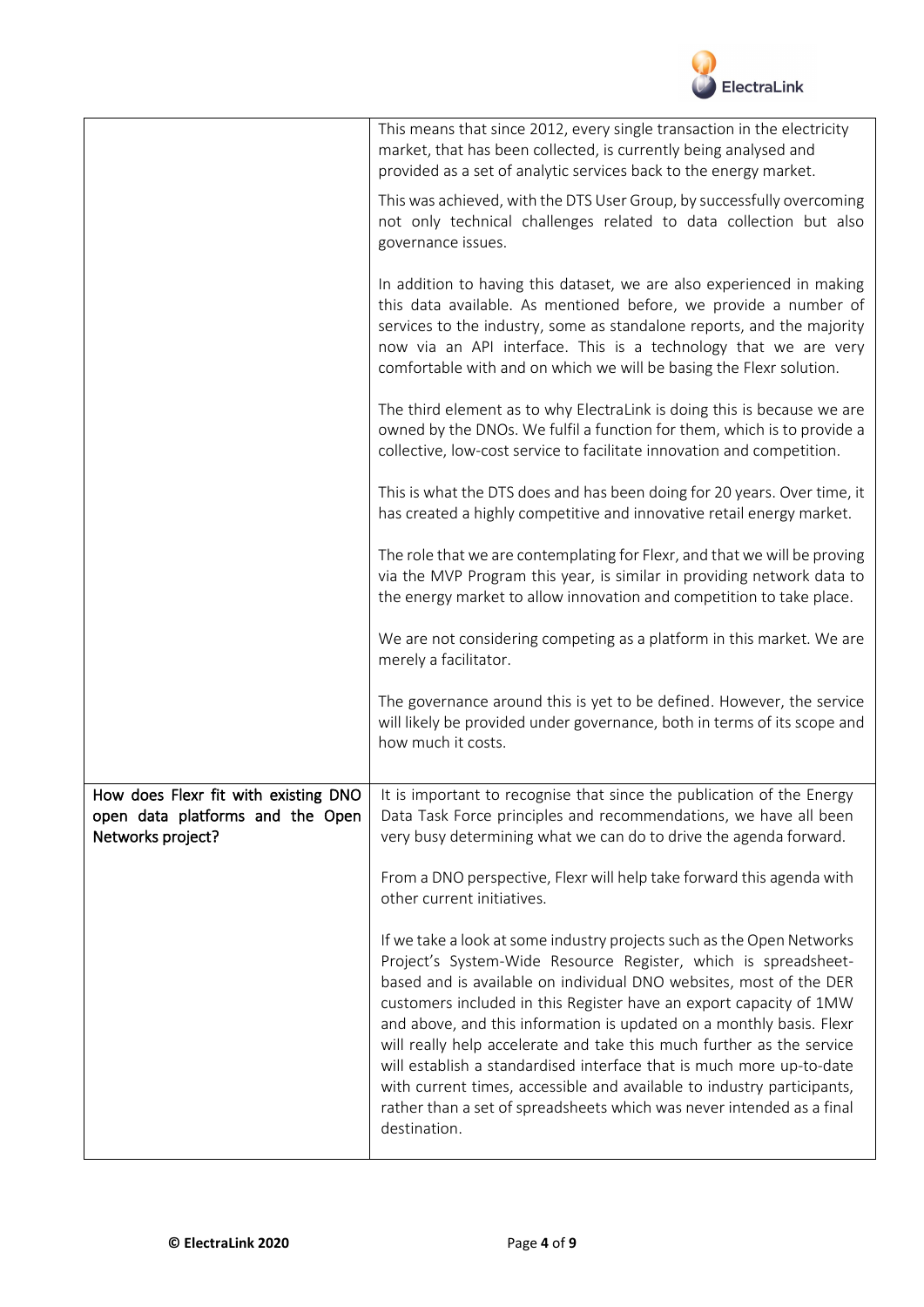

|                                                                                                                    | The other initiatives going on are through the ENA and the Open<br>Networks Project. The linkage with Flexr lies in the ethos, its idea to<br>be very open to stakeholder interest via the Beta Group mentioned in<br>the presentation. The idea is to be inclusive and open in terms of the<br>development of this solution.                                                                                                                                                                                                                                                                                                         |
|--------------------------------------------------------------------------------------------------------------------|---------------------------------------------------------------------------------------------------------------------------------------------------------------------------------------------------------------------------------------------------------------------------------------------------------------------------------------------------------------------------------------------------------------------------------------------------------------------------------------------------------------------------------------------------------------------------------------------------------------------------------------|
| Will there be an opportunity for<br>stakeholders to be actively involved in<br>the development of Flexr?           | Yes. There will be what we are calling a Beta Group, which will be<br>comprised of a collection of prospective users of the Flexr Services<br>that will test the product for usability and functionality. Beta Group<br>members will report on what works and what doesn't work as Flexr is<br>developed.                                                                                                                                                                                                                                                                                                                             |
|                                                                                                                    | The Beta group will work and be in operation throughout the<br>development and operation of the Flexr solution from MVP discovery<br>through to switching-off the services. It will live as long as Flexr does.                                                                                                                                                                                                                                                                                                                                                                                                                       |
|                                                                                                                    | By recruiting users to participate in the Beta Group, we aim to build trust<br>in Flexr within the industry. Being a part of the Beta Group provides<br>users with a sense of ownership of the Flexr success. User feedback will<br>be a key sounding board for the product team.                                                                                                                                                                                                                                                                                                                                                     |
| How does ElectraLink get around any<br>GDPR considerations with regards to<br>access to personal data under Flexr? | To be clear, we must adhere to GDPR considerations. This is a non-<br>negotiable element of sharing data and of being the facilitator of data-<br>sharing. Those GDPR considerations relate to personal data, but a<br>number of the data items that we are looking to share would not fall<br>under that category.                                                                                                                                                                                                                                                                                                                   |
|                                                                                                                    | However, we do need to apply data triage as if everything did. We got a<br>great deal of experience in doing that already. As mentioned, we have<br>the DTS dataset, which has been extracted from the DTS service and<br>contains over eight years of very granular level data relating to<br>processes in the retail market.                                                                                                                                                                                                                                                                                                        |
|                                                                                                                    | Using DER data, which will form part of the Flexr initiative, as an<br>example, we know that this data is created from settlement process<br>data from across the UK. When we provide this data, we can do so in the<br>form of aggregated and anonymised through to granular MPAN data.<br>The provision under GDPR is that there must be appropriate triage for<br>the use of that data. For instance, if it is a case of spotting trends and<br>high-level analysis or high-level planning, that data can be aggregated.<br>This then removes individual MPAN data and any GDPR considerations.<br>It can then also be anonymized. |
|                                                                                                                    | However, if there is either direct consent to the use of that data, by<br>either the customer or the user of that data, or a legitimate purpose,<br>then it can be provided at a far more granular level. This is one of the<br>key-value elements of Flexr. Flexr will deal with the triaged elements<br>that are described in the output of the Energy Data Taskforce, and it will<br>ensure that appropriate data is provided, for an appropriate reason to<br>appropriate parties. Thus, Flexr will deal with GDPR considerations in its<br>inherent design.                                                                      |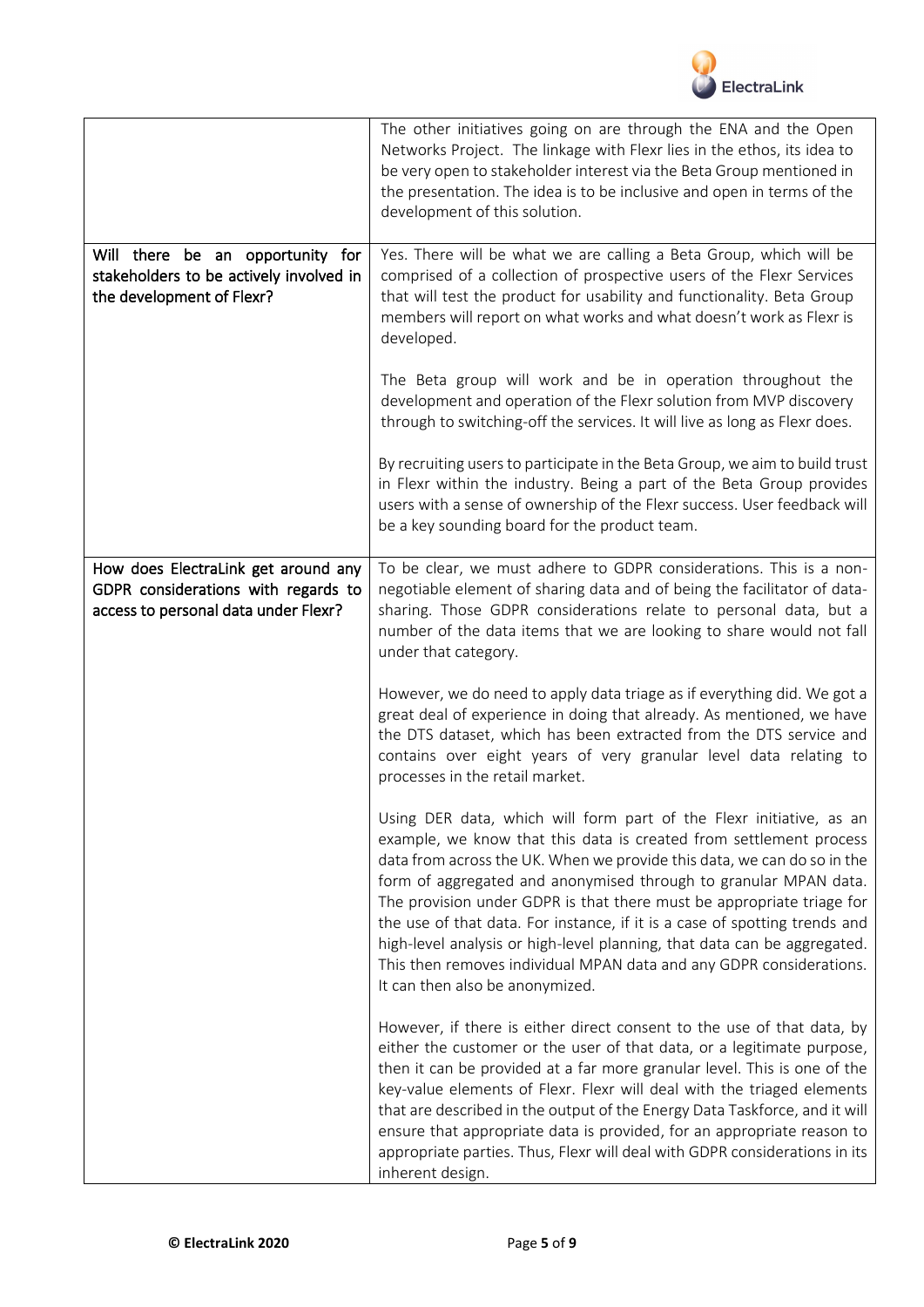

| How will Flexr be governed/funded?                                                                                                                                    | The question of governance is yet to be resolved. As mentioned earlier,<br>there are many options, including the DTS User Group under the DTSA.<br>Also, DCUSA has a code that could manage it.<br>For the MVP purpose, we do not need governance to be in place. This<br>means we will be launching the MVP while those governance<br>discussions are ongoing.<br>In terms of funding, this will be discussed along with the governance<br>arrangements over the next few months. We are engaging very closely<br>with our DNO shareholders and other stakeholders to understand the<br>best way to do that. |
|-----------------------------------------------------------------------------------------------------------------------------------------------------------------------|---------------------------------------------------------------------------------------------------------------------------------------------------------------------------------------------------------------------------------------------------------------------------------------------------------------------------------------------------------------------------------------------------------------------------------------------------------------------------------------------------------------------------------------------------------------------------------------------------------------|
| Will, the Portal, be 'Open Source',<br>provide access to 'Open Data'<br>(available to all at no cost) or<br>something else?<br>Will the data be available via an API? | In terms of availability and access to the data, there are two pathways<br>in which data can be accessed. The first and immediate pathway that we<br>are going to deliver in the MVP section up until the end of 2020 will be<br>through a Portal. A user will be able to access, interrogate, and search<br>data not only based on the type of data but also geospatially. They will<br>be able to report and gain valuable insights through that Portal.                                                                                                                                                    |
|                                                                                                                                                                       | We are also planning to deliver through APIs for 2021. However, as<br>highlighted in the presentation, Flexr is a very agile programme. Hence,<br>we will be guided by our Beta User Group. Becoming involved in this<br>group allows you to influence our roadmap at a granular level as we go<br>through to the delivery of the Flexr programme.                                                                                                                                                                                                                                                            |
|                                                                                                                                                                       | In terms of the Open Source, we are delivering a Portal, which needs to<br>be secure. We need to ensure access to that data is compliant with<br>regulations etc. We have not considered the code being made available<br>in an open-source such as GIT, but that is something that will need to be<br>considered in more detail as we go through the discovery phase at the<br>start of the MVP section of the programme delivery.                                                                                                                                                                           |
|                                                                                                                                                                       | MVP services will be available without charge. As for costs going<br>forward, we are faced with the choice of the user paying or, if we can<br>demonstrate a clear consumer business case, we can include it within<br>the regulated costs of the DNOs. The consumer-based business case is<br>something the MVP is designed to uncover, and therefore, we are very<br>keen for innovators to come into the market to use this data and to show<br>how consumers can benefit.                                                                                                                                 |
| Please<br>about<br>the<br>talk<br>can<br>you                                                                                                                          | Northern Powergrid has submitted a screening bid for the Network                                                                                                                                                                                                                                                                                                                                                                                                                                                                                                                                              |
| relationship<br>between<br>this<br>Flexr                                                                                                                              | Innovation Competition (NIC) operated by Ofgem. Although related to,                                                                                                                                                                                                                                                                                                                                                                                                                                                                                                                                          |
| consultation and the NPG 2020 NIC<br>Flexr submission? The NIC submission                                                                                             | it is separate from Flexr.                                                                                                                                                                                                                                                                                                                                                                                                                                                                                                                                                                                    |
| seems to be straying into areas                                                                                                                                       | The NIC bid is one of the options for the future of the energy market                                                                                                                                                                                                                                                                                                                                                                                                                                                                                                                                         |
| competitive flexibility market platforms<br>should deliver.                                                                                                           | that the DNOs are exploring.                                                                                                                                                                                                                                                                                                                                                                                                                                                                                                                                                                                  |
|                                                                                                                                                                       | While Flexr is about establishing a working prototype function with at<br>least one DNO and a more limited dataset, really pushing, in an agile                                                                                                                                                                                                                                                                                                                                                                                                                                                               |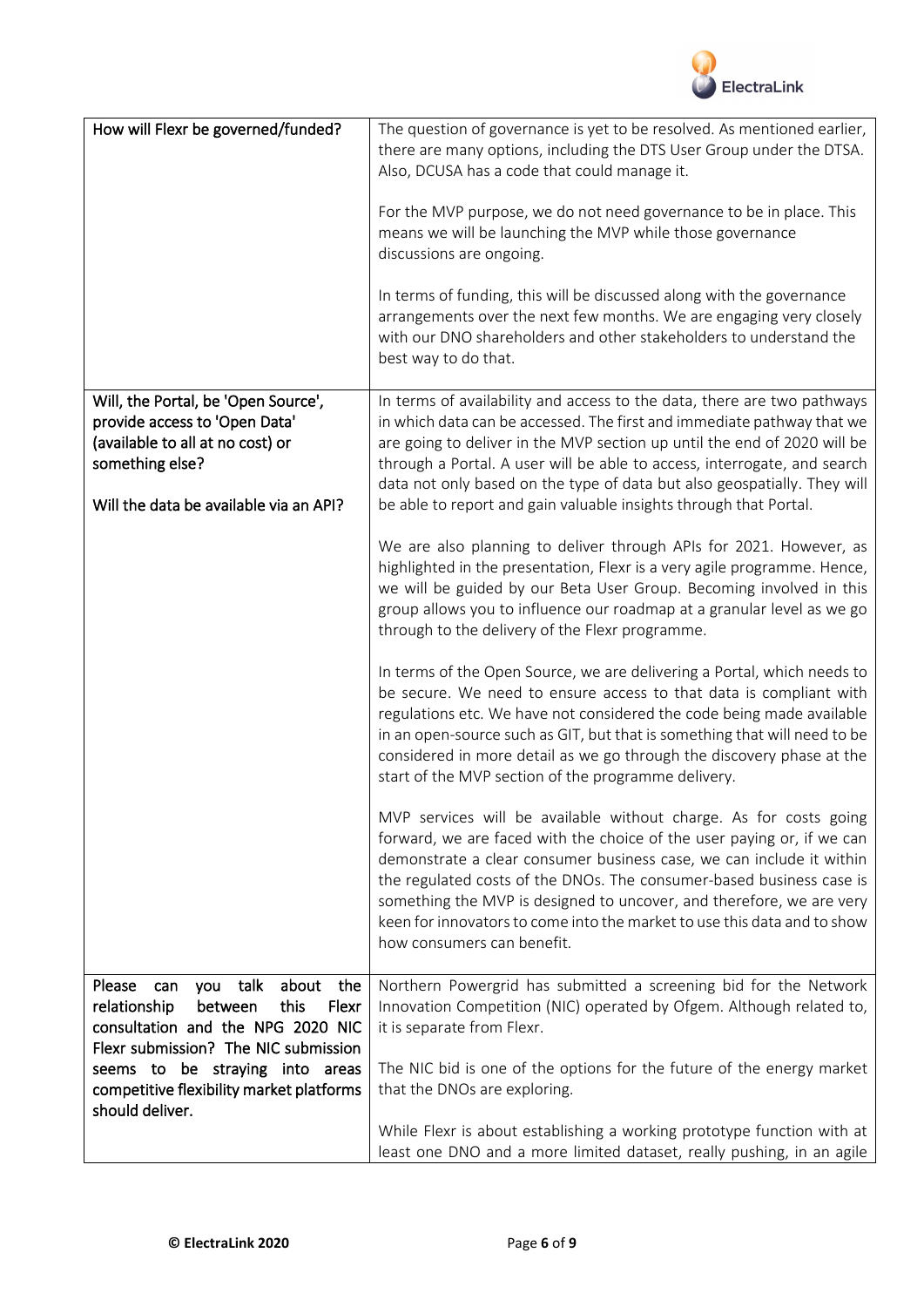

|                                                                                                        | way, to get it working and for market participants to see what it can do,<br>the NIC bid is about looking at what's next.                                                                                                                                                                                                                               |
|--------------------------------------------------------------------------------------------------------|---------------------------------------------------------------------------------------------------------------------------------------------------------------------------------------------------------------------------------------------------------------------------------------------------------------------------------------------------------|
|                                                                                                        | Part of the vision for Flexr is thinking about this being a standardised<br>way into DNO data. It also involves this being an expanded dataset and<br>a way to access data beyond the DNOs world as there are other energy<br>market actors and available data.                                                                                         |
|                                                                                                        | What has been set out in this webinar are the proposed first steps for<br>Flexr's MVP. However, beyond these, there is a range of options that<br>DNOs are exploring within the NIC "basket". It is to be explored with the<br>DNOs, members of the industry and the community, customer<br>representatives, and other competitive market actors.       |
| Do you have a published stakeholder                                                                    | We do not have published a stakeholder engagement strategy at this                                                                                                                                                                                                                                                                                      |
| engagement strategy?                                                                                   | time. As Flexr moves towards and beyond the minimum viable product<br>and engages with the Beta User Group, this is something that will be<br>looked at in terms of making it publicly available.                                                                                                                                                       |
| How do you think Flexr will differ from<br>other flexibility platforms in the market<br>such as Piclo? | As highlighted in the presentation, Flexr is an enabler for data, an access<br>point, and a way for platforms like Piclo's to access data to add value.                                                                                                                                                                                                 |
|                                                                                                        | We are not creating a service to compete, but one that facilitates market<br>innovation. A service for innovators, platform providers, aggregators,<br>and others to simplify the way they access the data they need to create<br>value.                                                                                                                |
|                                                                                                        | In sum, Flexr is trying to enable Piclo and other parties to operate.                                                                                                                                                                                                                                                                                   |
| What will be the requirements for an<br>SME to access the data?                                        | The data will be presumed open but triaged according to industry<br>requirements, which we will implement through Flexr's governance. An<br>SME would register on the Flexr Portal, and likely give proof of identity.<br>They would have access to the data available to that category of<br>organisation, as defined by the governance.               |
| Will you charge for access to the data?                                                                | The mechanism by which the operational costs of Flexr are recovered is<br>still under discussion through the Open Networks Project and Ofgem's                                                                                                                                                                                                          |
| Who is paying for this, and will there<br>be charges to use it?                                        | Overarching Working Group (OAWG). We are looking at options to<br>recover costs either wholly through a cost recovery system (i.e., through<br>the DNOs) or by supplementing the socialised cost by charging certain<br>customers directly for high-value data. We are keen that charges do not<br>result in barriers to potential users of the system. |
| Who is deciding who is "appropriate"                                                                   | The data will be presumed open but triaged according to industry                                                                                                                                                                                                                                                                                        |
| to see the data?                                                                                       | requirements, which we will implement through Flexr's governance. We<br>assume that there will be a consultation on data triage, but making these<br>decisions is beyond the scope of Flexr.                                                                                                                                                            |
| Do consumers know that their                                                                           | If you are a signatory to the DTS, you must ensure that your data privacy                                                                                                                                                                                                                                                                               |
| information is being collected and held<br>when it is sent over the DTS and then                       | statements and your contracts with consumers contain provisions to<br>allow the usage of the data against what has been set out in the DTSA.                                                                                                                                                                                                            |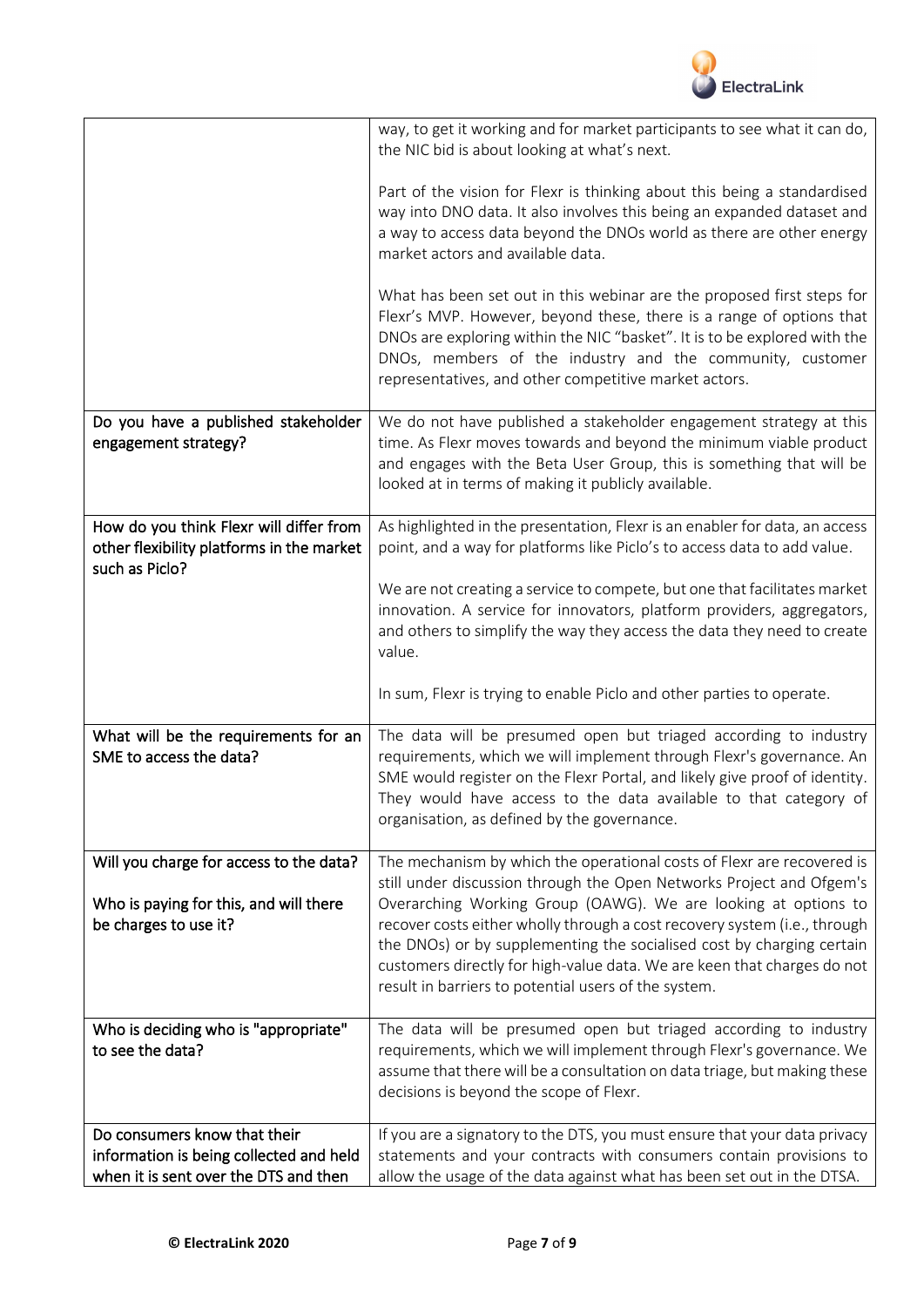

| potentially shared on a non-<br>aggregated basis? Do they not need to<br>provide their consent for this to<br>happen?                                                                                                                           | The DTSA has stringent rules as to how that data can then be surfaced<br>and used. Any use case that comes through and which is to be used by<br>someone who is not a member of the DTSA is subject to approval by the<br>DTSA Governance Committee.<br>As such, any consumer should be aware of this. This information should                                   |
|-------------------------------------------------------------------------------------------------------------------------------------------------------------------------------------------------------------------------------------------------|------------------------------------------------------------------------------------------------------------------------------------------------------------------------------------------------------------------------------------------------------------------------------------------------------------------------------------------------------------------|
|                                                                                                                                                                                                                                                 | be written in the contracts held with the parties connected to the DTS.                                                                                                                                                                                                                                                                                          |
| If Flexr is only starting with one DNO,<br>what is the expected timing for Flexr<br>to contain data from all DNOs?                                                                                                                              | The Customer Value Proposition (CVP) stage, which takes over from the<br>MVP, will run from Q1 2020 and will have a duration of 2 years in the<br>program. Thus, for the 5 DNOs, that data will become available during<br>that period. So, Flexr will contain the data from 6 DNOs by 2022,<br>assuming success with the MVP.                                   |
| Will heat pump vendors be able to<br>include their data, as will be a<br>noticeable load on the grid when it<br>takes off, especially during winter<br>months?                                                                                  | Yes, this would be an ideal application for Flexr. Heat pump users will be<br>able to provide data through the Portal and access the data already<br>available. We would welcome you to join our Beta User Group, which<br>would enable you to see and influence the development of Flexr.                                                                       |
| Are you working with the likes of OCA<br>regarding enhancing data output from<br>chargers for the OCPP protocol, and<br>with similar alternative protocols?                                                                                     | No, we are not currently working with OCA or looking at EV charger<br>protocols, but we would like to start these conversations in the near<br>future with a view to incorporating EV data (subject to governance) in<br>the next stage of Flexr's development - from March 2021.                                                                                |
| Are you working with EV OEMs on<br>releasing useful data, perhaps via a<br>charger?                                                                                                                                                             | Flexr recognises EV OEMs as key stakeholders, and we will be engaging<br>with them to understand what data could be made available to them to<br>usefully support the industry and its customers, and vice versa, as the<br>Flexr programme moves forward in 2021 and beyond.                                                                                    |
| Does this work relate to a "3rd gen"<br>smart meter that may integrate with<br>other devices, such as chargers and<br>heat pumps?                                                                                                               | We will initially use the DTS system, which uses data from SMETS 1 and<br>some SMETS 2 half-hourly settled meters, to populate the DER dataset<br>this year, but we are keen to work with the industry to investigate how<br>we might incorporate other data sources in the next phase of Flexr.                                                                 |
| Where flexible assets have<br>been<br>installed as part of a NIC or NIA funded<br>innovation projects, should those<br>assets be automatically added to Flexr?<br>It could be interesting to see the<br>population of DER assets across the UK. | Thank you, this is an interesting question. Our understanding of NIA and<br>NIC governance is that the DNOs own the foreground IP to the<br>innovation projects (unless there is a special agreement), so this should<br>be possible. We will discuss the integration of this data with the DNOs<br>for the next phase of Flexr's development - from March 2021. |
| Are you aware of any upgrades to<br>substations to allow improved data<br>visibility at the source?                                                                                                                                             | Several of the DNOs (i.e., UKPN and SPEN) are in the process of installing<br>targeted LV network monitoring, and we will endeavour to make this<br>data available over Flexr.                                                                                                                                                                                   |
| What will be the barrier(s) to entry for<br>SMEs?                                                                                                                                                                                               | We hope that SMEs will use Flexr to innovate and help drive the industry<br>forward. We are making the Portal as user friendly as possible, and we<br>are working with the regulator and the DNOs to ensure that the<br>operational cost of Flexr does not result in barriers for its users.                                                                     |